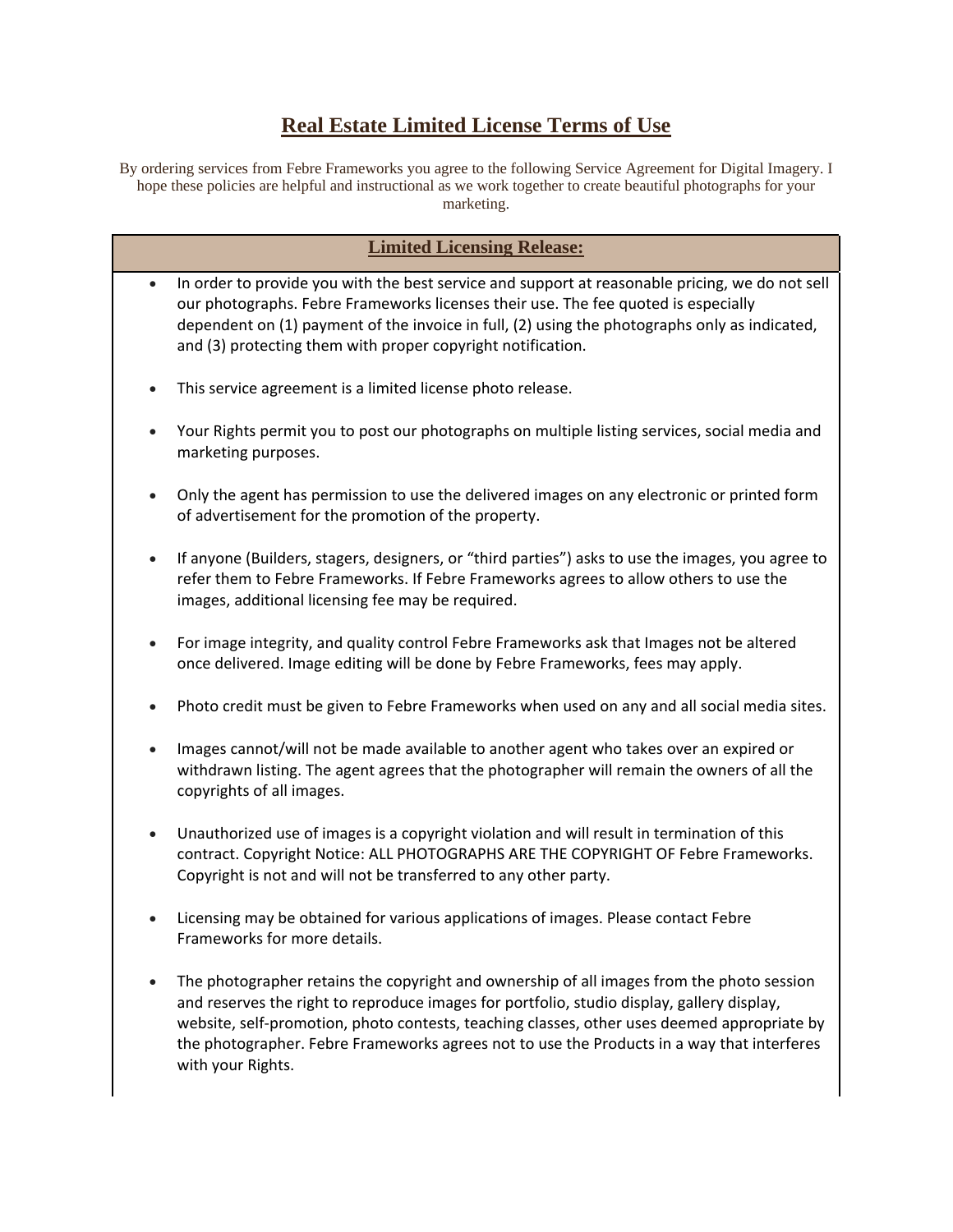• Febre Frameworks reserves all rights not granted to the agent by this agreement. If Febre Frameworks discover that someone is infringing on the copyright agreement, the agent agrees to cooperate with Febre Frameworks to help stop the infringement or collect damages.

## **Third Party Policies:**

- Zillow: Zillow Video Walkthroughs and Zillow 3D Home is a 3rd party service and cannot be held against Febre Frameworks. We capture and upload the services using the Zillow App; it is up to Zillow to ensure they are uploaded in a timely matter and to the correct listing address.
- Matterport: In order to continue to serve our clients and to allow us to host future Matterports, we will be deactivating Matterports that are older than six months, this is subject to change depending on demand. If an ongoing Matterport needs to be hosted past the six months, a cost will be associated of \$5 per Matterport monthly. If you wish to host your own Matterport, reach out to Matterport and discuss a monthly plan with them directly. For Matterport scans of non-attached buildings that will need its own Matterport cloud space a \$50 charge will be applied.
- Virtual Staging: Photos being virtually staged will need to be approved by client via email or phone. Office staff can suggest photos to help select which photos will be staged but will need to be approved before staging can begin. Virtual staged photos can take up to 48 hours to deliver. Product will need to be paid for before release of service. If client agrees to have photos virtually staged and listing is sold before delivery of product, client will still be invoiced and must pay for the service.

#### **Shoot Requests:**

- To ensure the best results of the photo shoot please be sure the home is ready prior to the scheduled shoot time. We work on a set time schedule for every shoot. Time is a precious commodity, both yours and Febre Frameworks.
- It is the agent's responsibility to ensure that the listing is ready for photographing at the arranged time.
- For liability, Febre Frameworks does not handle any cleaning, dusting, or moving of furniture.
- The homeowner shall ensure that there are no hazards to the photographer's safety.
- The photographer will work with agents and/homeowners with regard to pets, but the photographer is not a pet wrangler. If pets will be an issue, please make a note of it when you order services.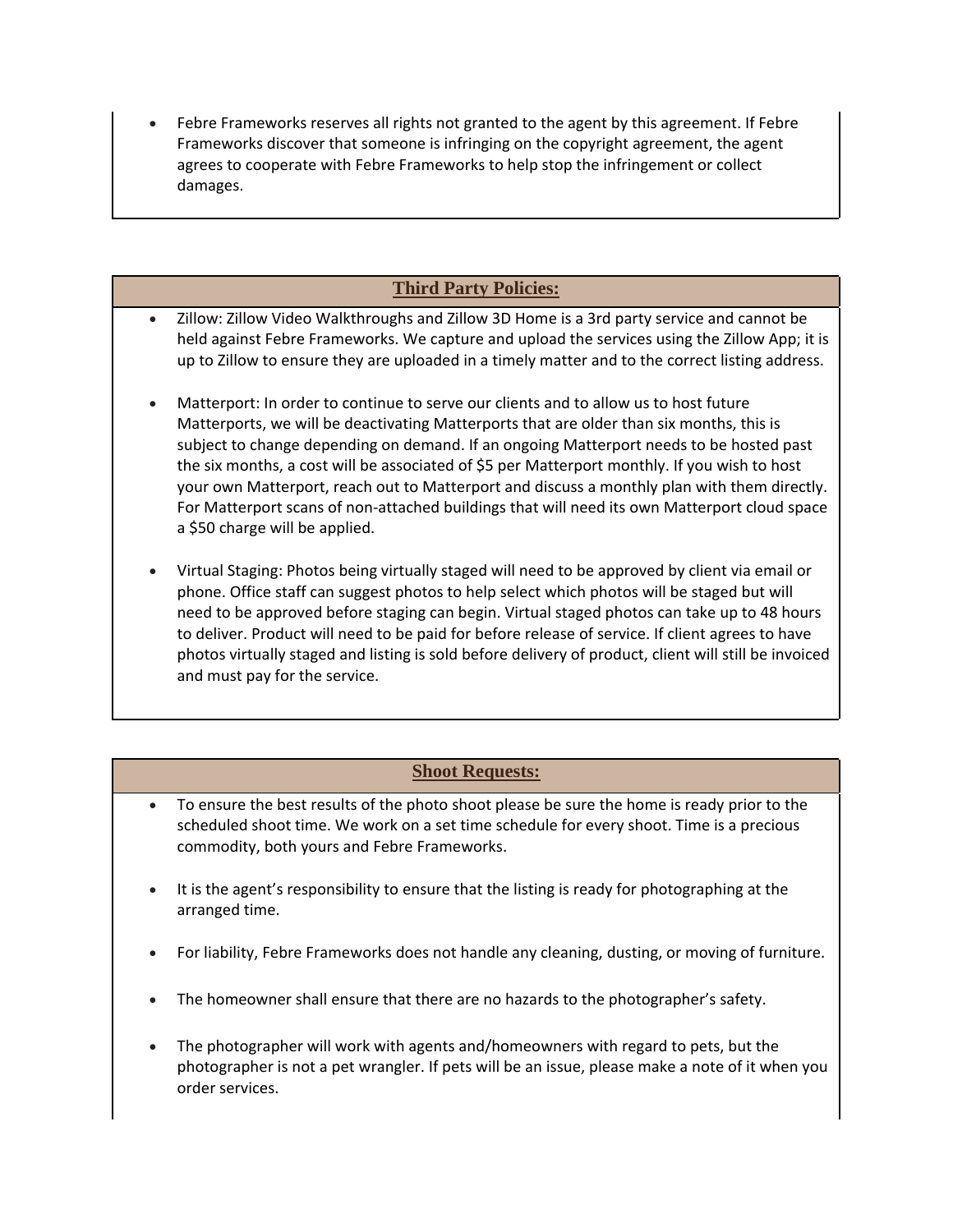- Generally, we will be photographing through the entire home. We do not include closets or garages but if you would like these areas included, please let booking specialist know prior to the shoot.
- Amenities are included on a property shoot. If you are requiring amenities to be photographed, please contact Febre Frameworks prior to the shoot for additional information.
- The agent authorizes Febre Frameworks to come onto the Property and take photographs.
- The agent has the authority to allow Febre Frameworks entry and permits Febre Frameworks to take photographs.
- The agent promises to indemnify, defend and pay the expenses of Febre Frameworks defense if a claim is made against Febre Frameworks arising out of the services Febre Frameworks perform for the agent.

### **Cancellation/Rescheduling Policy:**

- Febre Frameworks understands that homes may not be ready for shooting as expected. It is the responsibility of the agent to inform Febre Frameworks as soon as possible for rescheduling.
- Reschedules will be subject to the Febre Frameworks availability.

#### **Weather Policy:**

- There will be times services cannot be completed due to weather. In those circumstances, the decision about shooting is up to the agent. If the agent chooses to proceed with photography, Febre Frameworks will provide the best images we can. If additional outdoor photos are required on a better weather day, a re-shoot fee will not apply.
- No reschedule fee will be charged in the event of bad weather.
- Reschedules will be subject to availability.

#### **Payment Policy:**

• Credit card payments can be processed over the phone or online prior to the session. If check used for payment. It must be made out to Febre Frameworks and sent to 3802 Ehrlich Rd